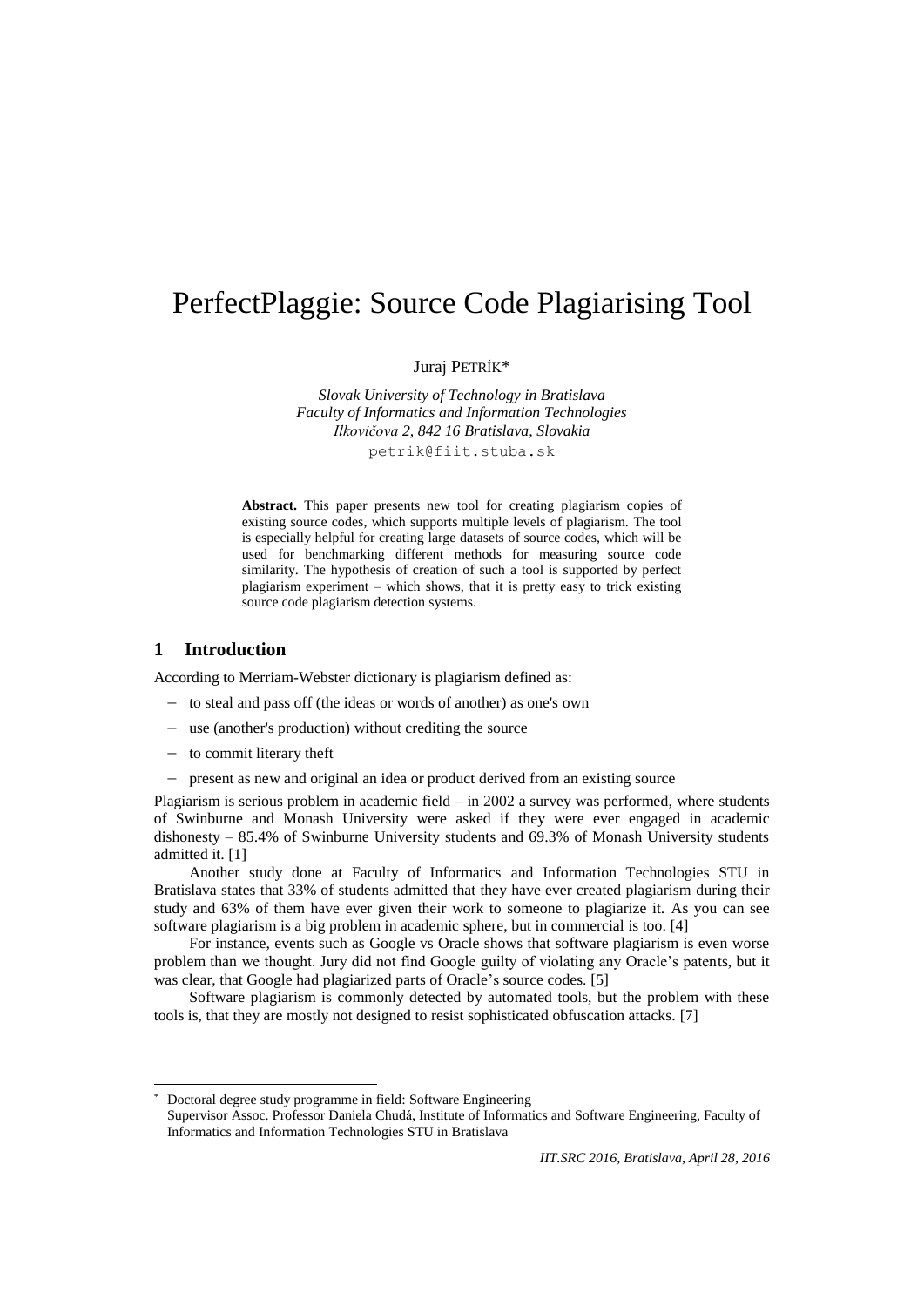Another essential problem in this area is lack of large enough datasets with obfuscated source codes with different types of obfuscation. These datasets are crucial for benchmarking new methods and tools to fight plagiarism.

Therefore, idea of tool which will be able to automatically produce this dataset is described in this paper.

#### **2 Related work**

We can divide obfuscation attacks to two main categories [\[6\]:](#page-6-4)

- Lexical changes
- Structural changes

Lexical changes can be done in text editor and do not require any special knowledge of programming language. Examples of such changes are adding/removing/modification of comments, source code formatting, changing identifier names.

Structural changes need some sort of special knowledge of programming language (understanding of the language) and are very language dependent. Loop changes (while<->for<- >do while), condition changes (if<->case<->ternary operator) or statement order replacement are examples of structural changes.

## **2.1 Source code obfuscators**

#### **2.1.1 ARTIFICE**

This tool performs transformations directly on source codes. Obfuscation types are as follows – renaming of variables, if else statements are transformed to ternary operators and vice versa, while statements are transformed to while and vice versa, expanding variable definitions, variable assignments.

#### **2.1.2 ProGuard**

ProGuard is a free Java class file shrinker, optimizer, obfuscator and preverifier. It detects and removes unused classes, fields, methods and attributes. It optimizes bytecode and removes unused instructions. It renames the remaining classes, fields, and methods using short meaningless names. [\[8\]](#page-6-5)

It is able to create more compact code, make software harder to reverse-engineer or detect dead code. However, ProGuard works on byte code level – so there is need of additional steps to be done – compiling and decompiling of the bytecode to get obfuscated source code.

#### **2.1.3 yGuard**

yGuard is a free Java bytecode obfuscator and shrinker that improves your software deployment by prohibiting unwanted access to your source code and drastically shrinking the processed Jar files at the same time. [\[12\]](#page-6-6)

This tool could do name obfuscation – replacing package, class, method, field names with random strings. This tools can also do code shrinking – code shrinking engine detects which parts of codes could not be reached from a set of given entry points. These not needed parts are then removed.

Similar to ProGuard this tools works on byte code level, so compiling to bytecode and decompiling from bytecode is required to get source code.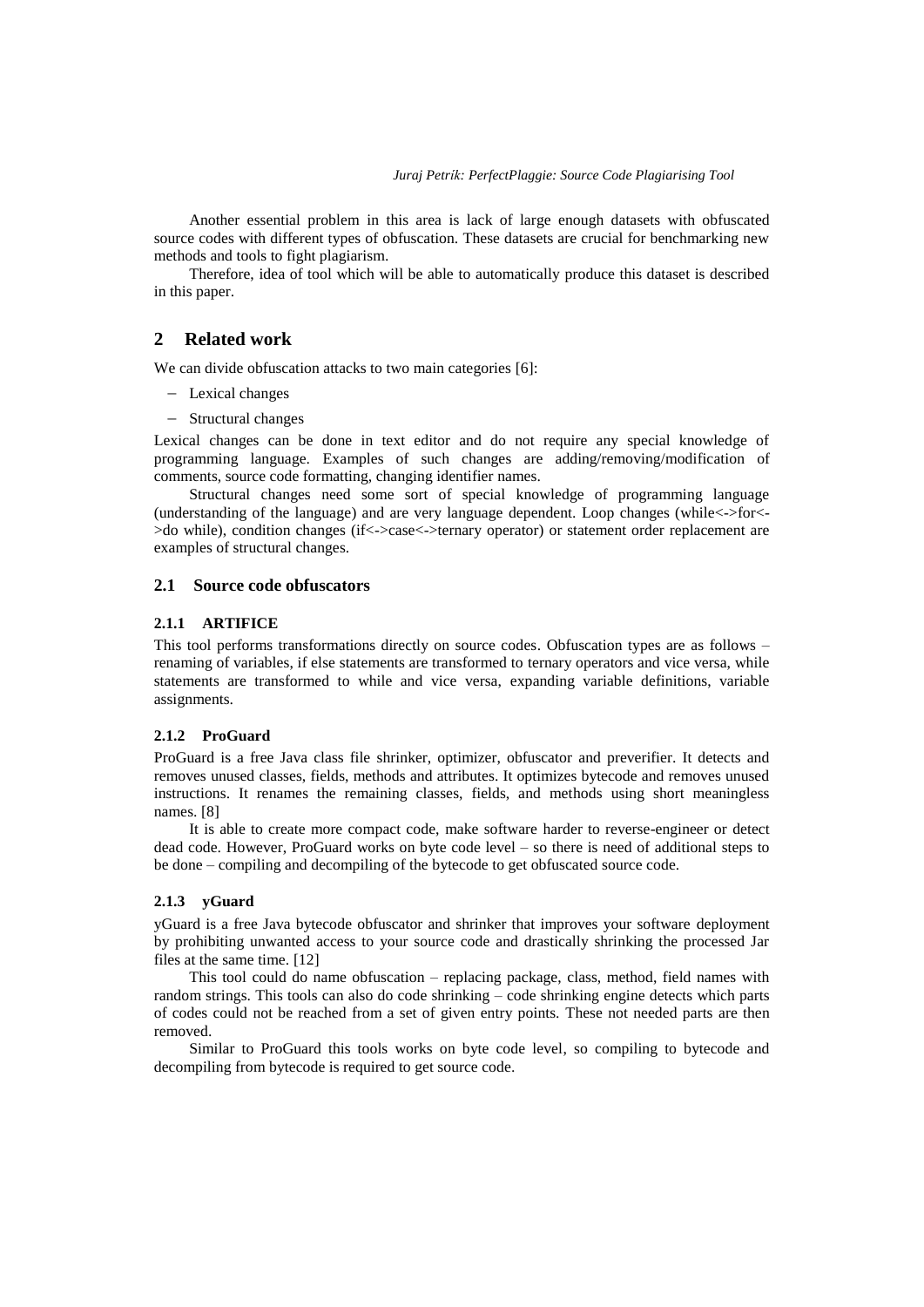*Intelligent Information Processing*

# **3 Perfect plagiarism experiment**

To support the hypothesis, an experiment of manual plagiarism creation was done. The aim of this experiment was to show that it is possible to create "perfect" plagiarism source code – the modified version of original file will not be marked as suspicious (similarity percentage is below threshold value) by any of chosen source code similarity checkers.

For this experiment MOSS [\[3\]\[10\],](#page-6-7) JPlag [\[9\]](#page-6-8) and SIM were selected as representants of plagiarism detection systems – because these tools are commonly used in academic area for evaluating student's exams and are de facto used as standard benchmarking tools. Additionally, Simian was chosen, to see if there is any difference between special plagiarism detection systems and system used for software refactoring.

## **3.1 Source code sample**

Red-black tree java implementation downloaded from the internet website providing source code samples was used in this experiment. This data structure implementation was chosen because it is typical student programming assignment at universities. Java as programming language was selected because it is most used programming language worldwide, also it is the most popular language among students.

# **3.2 Plagiarising**

The goal of this experiment is too show, that it is possible to create perfect plagiarism in relatively short time. The person who was doing these obfuscations to achieve perfect plagiarism is simulating multiple levels of programming skills  $-$  to divide these copies by difficulty. Additionally, to simulate automatic obfuscation, the programmer was doing this changes without knowledge, what is this programming actually doing. In next three chapters these levels with results are described – first means that only beginner level is required to do this changes, second level requires advanced knowledge of language and third required semi-expert skill in this language.

## **3.2.1 First level**

Just basic changes were done to the source code:

- Code formatting
- Comments removal
- Renaming of classes, methods and variables

Overall length of these changes was 10 minutes.

## **3.2.2 Second level**

First level changes were done, plus some advanced changes:

- Loop changes (for->while, while->for…)
- Added new constants
- Negation of conditions
- Variable types
- Line ordering

Overall length of these changes was 30 minutes.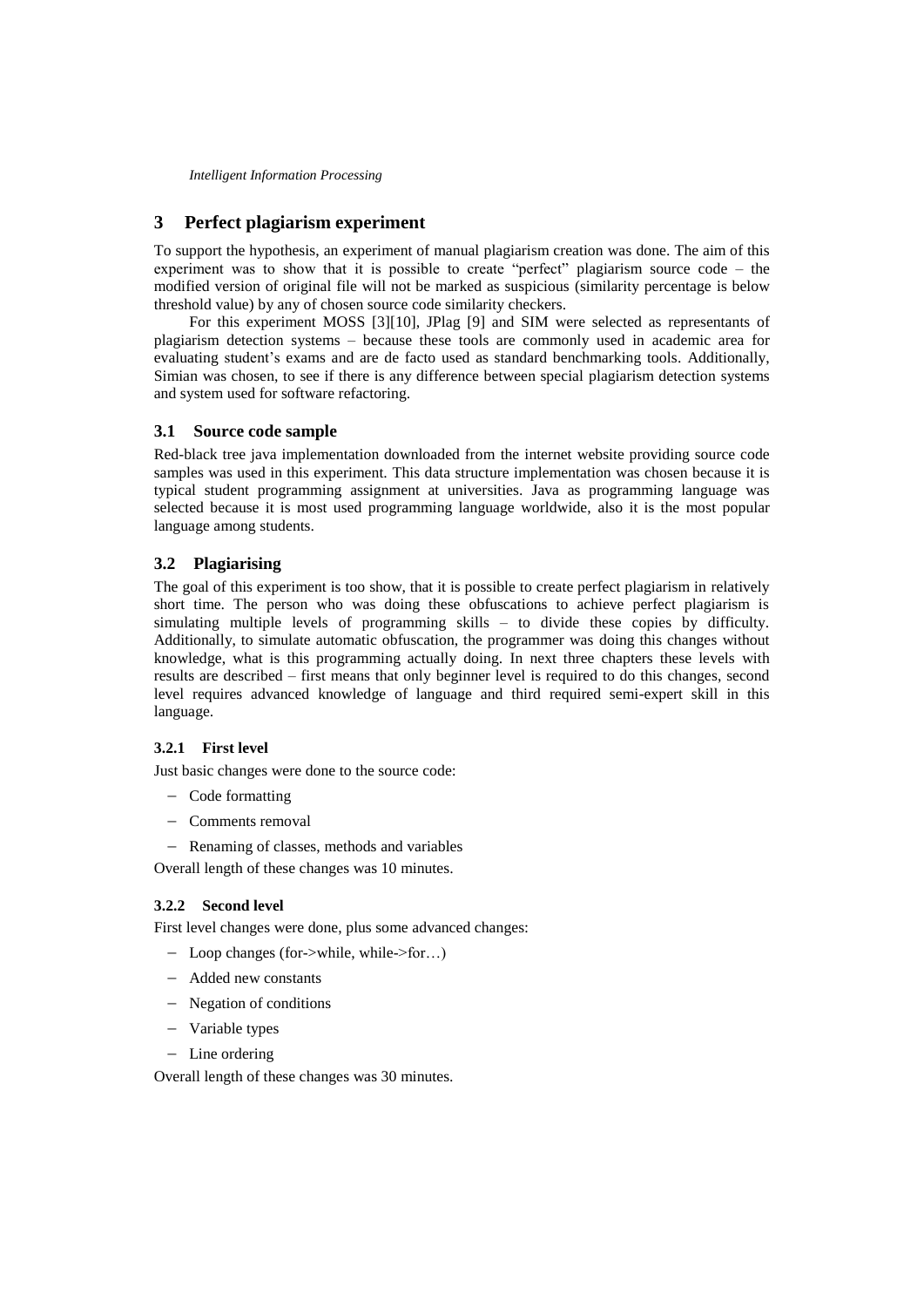# **3.2.3 Third level**

First level changes and second level changes were done, plus some more advanced changes:

- Parameters order
- Variable modifiers
- Wrapping of return values
- Merging of some methods
- Splitting of some methods

Overall length of these changes was 30 minutes.

You can see example of this obfuscation level in [Figure 2](#page-4-0) (left side is original source code and on right side is obfuscated copy).

#### **3.3 Discussion**

Figure 1. [Results of experiment](#page-3-0) represents results of completed experiment. First and second level obfuscations are not problem for plagiarism detection systems, however for Simian even first level changes are real problem. But third level changes are big deal even for specialized plagiarism detection tools – mainly it is because of excessive amount of unnecessary code added (wrapping).



#### *Figure 1. Results of experiment.*

<span id="page-3-0"></span>When we are adding a lot of unneeded code, these tools are unable to detect this kind of situation, so the similarity percentage is naturally declining.

As we can see, it is easy to confuse standard plagiarism detection tools and it only took about one hour – it is surely faster than to do assignment on your own. Another alarming finding is that to do these changes it is not needed to be an expert in programming language, even the programmer does not need to know what the program is doing in real. This problem is not presented only in tested tools, but in other tools too. [\[11\]](#page-6-9)

Based on these results I realized, that it is possible to create automated tool for creating obfuscated source codes. These obfuscated source codes (produced by the tool) will not be detected as suspicious (similarity value will be bellow threshold value) – to create perfect plagiarism by machine.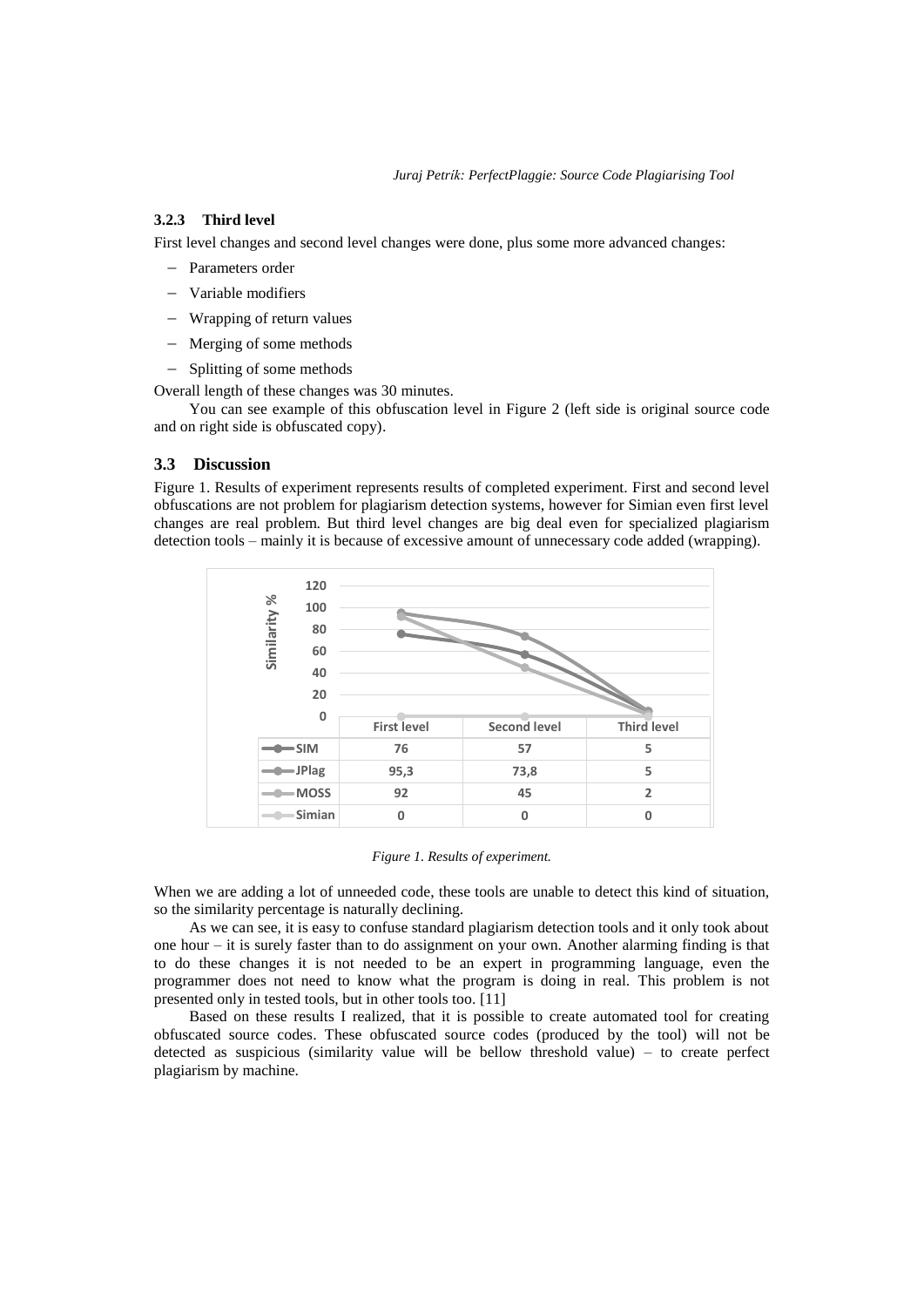*Intelligent Information Processing*

```
for (i; j) {
if (x.compareTo(current.element) < 0)
  current = current.left;
 else if (x.\text{compareTo (current.element) } > 0)current = current.right;
 else if (current != nullNode)
  return current.element;
else
  return null;
}
while (true) {
if (x.compareTo(getCurrentNode().getNodeElement()) > ZERO) {
 setCurrentNode(getCurrentNode().getRightNode());
 } else if (x.compareTo(getCurrentNode().getNodeElement()) < ZERO) {
  setCurrentNode(getCurrentNode().getLeftNode());
 } else if (getCurrentNode() != getNillLeaf()) {
  return getCurrentNode().getNodeElement();
 } else {
   return null;
 }
}
```
*Figure 2. Source code obfuscation example.*

# <span id="page-4-0"></span>**4 PerfectPlaggie**

Name of this tool is derived from "Perfect plagiarism" and plagiarism detection system Plaggie [\[2\].](#page-6-10) In next few chapters proposed design of this tool and planned supported obfuscation types are described.

## **4.1 Design**

[Figure 3](#page-4-1) displays important architectural parts of PerfectPlaggie tool. These parts are GitHub crowler, file picker, obfuscator, tester.

GitHub crowler part will be searching for suitable projects on GitHub and downloading them. Suitable project means, that the project will have unit and integration tests with enough code coverage. Also it will ensure, that the downloaded project will be unique.

File picker part will pick only files, that will have 100% integration and unit test coverage – this is crucial for tester part of the PerfectPlaggie. It will also select files, that are interesting for dataset creation. The selection will be based on metrics such as LOC, NOM, MCC etc.

Obfuscator part will obfuscate source code files from file picker part. There will be multiple options of obfuscations – they are described in next chapter.

<span id="page-4-1"></span>

*Figure 3. Design of PerfectPlaggie.*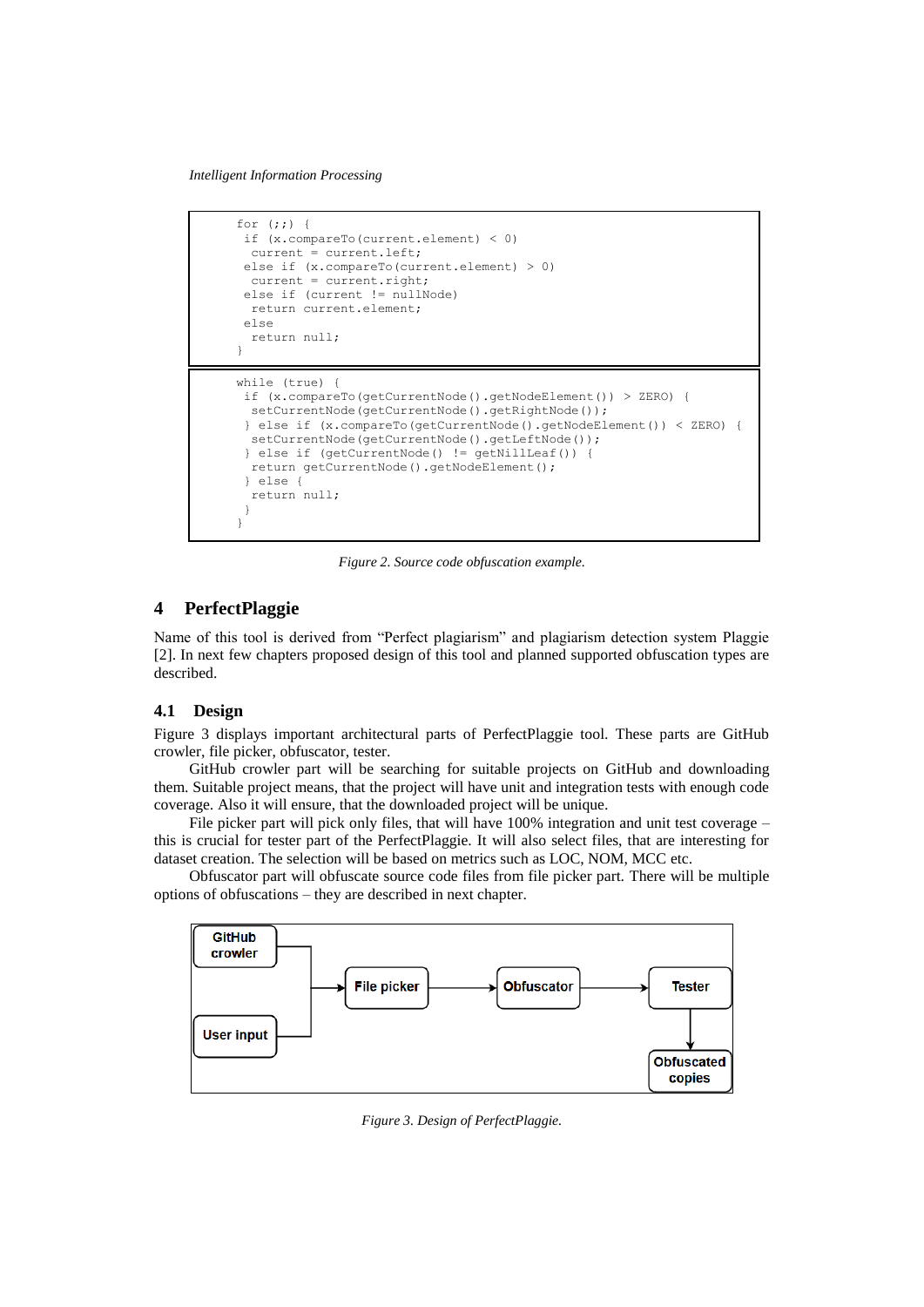Testing of these obfuscated copies is very important – in theory if everything is done right, obfuscating will not change program behaviour, but we need to be sure. Thus, tester part will make sure, that all unit and integration tests pass.

#### **4.2 Supported obfuscation types**

Most important is to hide from computer, that source code is plagiarized. But also important thing is to think about that there is also possibility that some human expert will be also reviewing this obfuscated source code. For example, totally random variable names are very suspicious and therefore could trigger deep control of this code. Most important planned supported obfuscation types are described below.

Comments – there are multiple possibilities what to do with comments in source code. But we need to be very careful – because writing of comments is not so strict as writing source code, so any similarity in comments is considered as very suspicious. The safest option is too delete all comments.

Source code formatting – source code will be formatted according to programming language conventions – so even if two codes have exactly same formatting it is not suspicious – because it is convention.

Renaming of variables, methods, classes – random variable names or slight modification of original names is too suspicious for human experts. So there need to be some kind of synonyms dictionary for variables.

Conditions – the simplest method is to negate all conditions, but it is too easy to detect. Reordering of parts in composition conditions seems like a headache for plagiarism detection systems.

Line reordering – one of most effective methods for obfuscating, but also one of most difficult to implement – need to be implemented with help of PDG (Program dependence graph).

Splitting/merging of methods - another relatively simple and effective obfuscation. But we need to be careful with too much splitting or merging – there needs to be balance to be safe from human experts detection.

Wrapping – effective and simple. Plus, wrapping also adds a lot of extra lines of codes – so it is lowering similarity percentage by this way too.

Adding of redundant code – this can get very tricky. Because this added code must look and must do similar tasks like original, otherwise it could get really suspicious.

# **5 Conclusions**

This paper proposes design of source code obfuscating system called PerfectPlaggie. This tool is designed to construct autonomously big datasets of obfuscated (plagiarized) copies from freely available source codes.

The hypothesis that such a tool can be constructed is supported by perfect plagiarism experiment. This experiment shows that it is not too complicated to create "perfect plagiarism" for human, also it is not much time consuming.

This tool is unique – because it works directly on transformation of source code (not bytecode), it is autonomous and user can choose what obfuscations he wants to be applied to original source code.

Because this is proposal of such a tool, there needs implementation to be done in future, to fully confirm or reject the hypothesis. Also I see potential in research for new obfuscation types, but we need to create them that way, that even human experts will not get suspicious – and this is really challenging task.